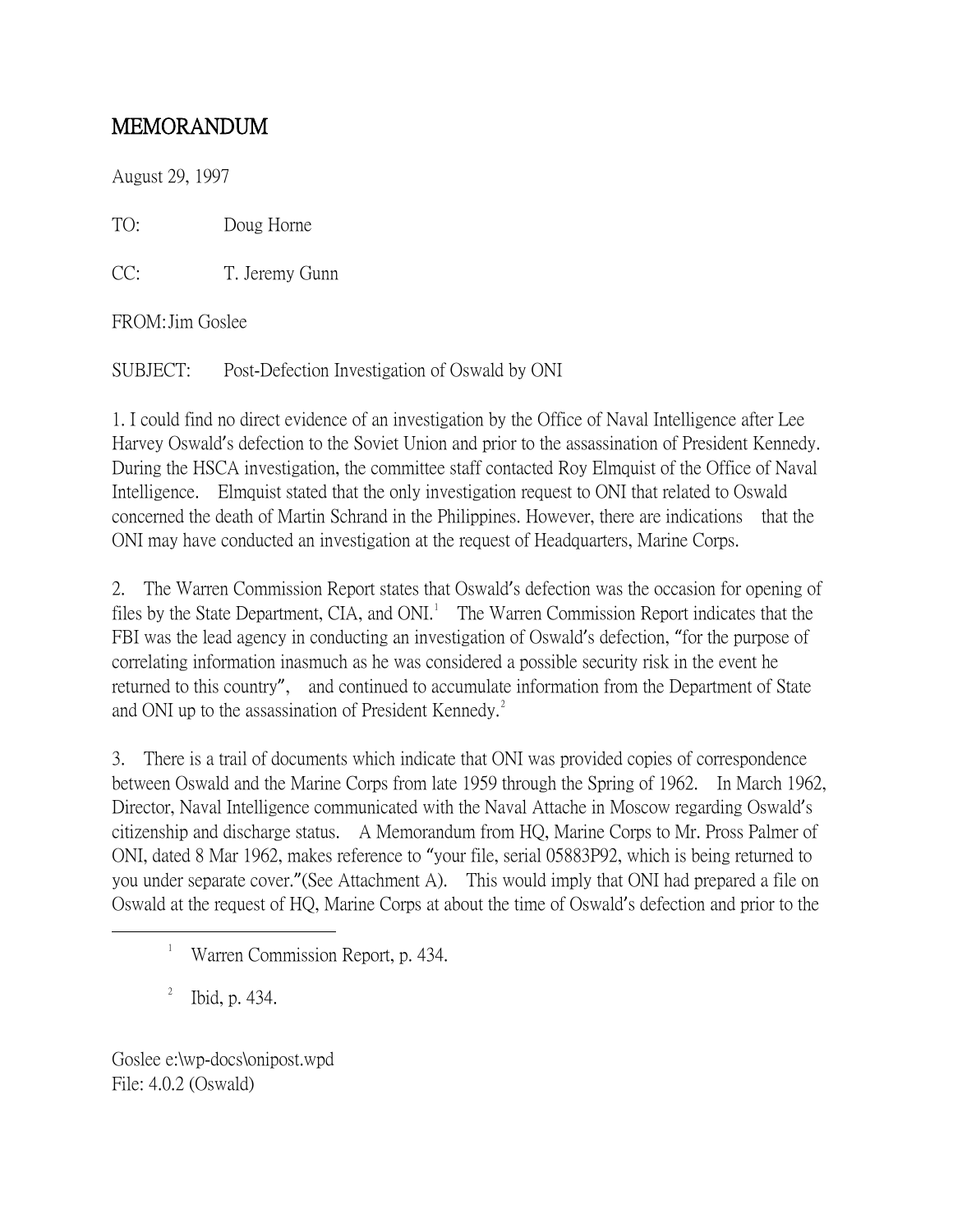assassination of President Kennedy.

4. Recently released from active duty with the Marine Corps, Oswald should have been seen by the US intelligence community as a possible source of information for the Soviets. In any event, he certainly could also have provided the Soviets with general information on life in the Marine Corps, a potential tool for further intelligence gathering.

5. There are conflicting reports regarding whether Oswald had access to Secret information. This was a topic of interest for the Warren Commission, but was never adequately addressed. The Intelligence Division of Marine Corps Headquarters had conducted a records check of local records within individual commands, but its survey did not include records classified Secret or Top Secret. The Naval message from Chief of Naval Operations (CNO) to Naval Attache, Moscow, dated 4 Nov 1959, states that there is no record of clearance at Headquarters, Marine Corps, but there is the possibility that he had access to Confidential information. An FBI report, dated 4 Dec 1963, regarding an interview with Oswald's former commander, John Donovan, contains a statement from Donovan that Oswald's position required a Secret clearance.

The HSCA, however, reviewed files belonging to 4 of Oswald's enlisted peers and found that each of them had a clearance of Confidential and not Secret<sup>[3](#page-1-0)</sup>.

6. ONI would likely have been involved in any investigation of Oswald's defection after 3 Nov 1959. A message from the US Naval Attache, Moscow to CNO, dated 3 Nov 1959, stated Oswald had offered to provide the Soviets information that he possessed on US radar. The unauthorized release of possibly sensitive information to a hostile power by a former employee of the Navy would be within the scope of ONI's investigative authority. The response from CNO to the Naval Attache, Moscow, dated 4 Nov 1959, identified Oswald's training as an aviation electronics operator and provided a brief overview of his assignments in Japan and Taiwan. In that cable, the CNO also requested an update of any significant developments as there is "continuing interest of HQ, Marine Corps and US intelligence agencies."

7. The assumption is that investigations of Naval personnel would involve Naval investigators. In testimony before the HSCA, HSCA Hearings, Vol. 4, pp. 178-184, former CIA director Richard Helms reiterates this point when asked as to whether the CIA investigated possible damage to national defense caused by Oswald's defection. He states that the CIA might have conducted an inquiry, but

<span id="page-1-0"></span> $\frac{1}{3}$  $<sup>3</sup>$  HSCA Report, p. 219.</sup>